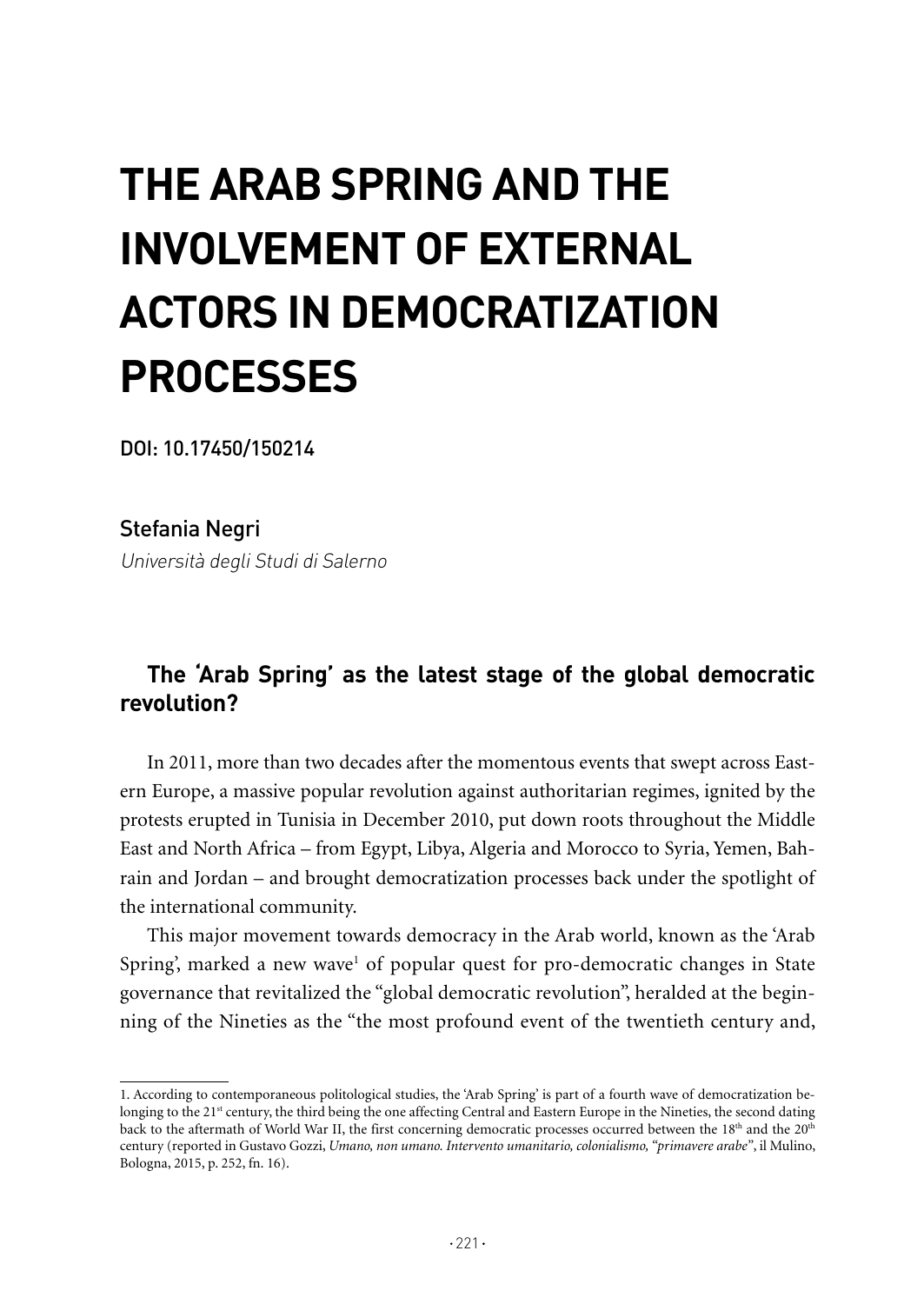in all likelihood, the fulcrum on which the future development of global society will  $turn$ <sup>"2</sup>

In his book *Umano, non umano. Intervento umanitario, colonialismo, 'primavere arabe'*, 3 Gustavo Gozzi thoroughly examines this region-wide phenomenon and provides the reader with an accurate account of the events occurred in some of the countries affected by the 'Arab Spring', while offering a critical assessment of the underlying historical, religious, and socio-political causes as well as a prospective evaluation of its legacy.

As Gozzi aptly stresses, the 'Arab Spring' defeated the argument that the Muslim world is not suited for democracy<sup>4</sup> and proved to be a genuine bottom-up popular revolt driven by a profound democratic impulse. Rather than reacting to external pressure, the young Arab protesters were simply determined to take their future in their own hands speaking the language of democracy and human rights. The international community immediately responded in the same lexicon and offered its financial and even military assistance in support of these efforts towards democratization. Such an assistance, however, was not free from criticism, given that Western States had for a long time shown political support to the three toppled leaders – Ben Ali, Mubarak and Gaddafi – justifying this support with security interests and the fight against terrorism – an attitude that contributed to the survival of totalitarian regimes and to decades of frustrating stasis in the region.

The international response to the 'Arab Spring', especially the involvement of Western countries and the United Nations – an aspect that is also touched upon in Gozzi's broader analysis – triggers some considerations on the role played by external actors in national democratic transitions and its possible justifications under international law.

## **The United Nations' role in support of democracy and democratization processes5**

Several international actors – including international organizations, States, NGOs, and the civil society – have deeply contributed to the spread of democracy around the

<sup>2.</sup> T.M. Franck, "The Emerging Right to Democratic Governance", in *American Journal of International Law*, 86, 1992, pp. 46-91, p. 49.

<sup>3.</sup> G. Gozzi, *Umano, non umano*, fn.1.

<sup>4.</sup> Ibid., p. 252.

<sup>5.</sup> See the first landmark document "An Agenda for Democratization", issued by Secretary-General Boutros-Ghali in 1996.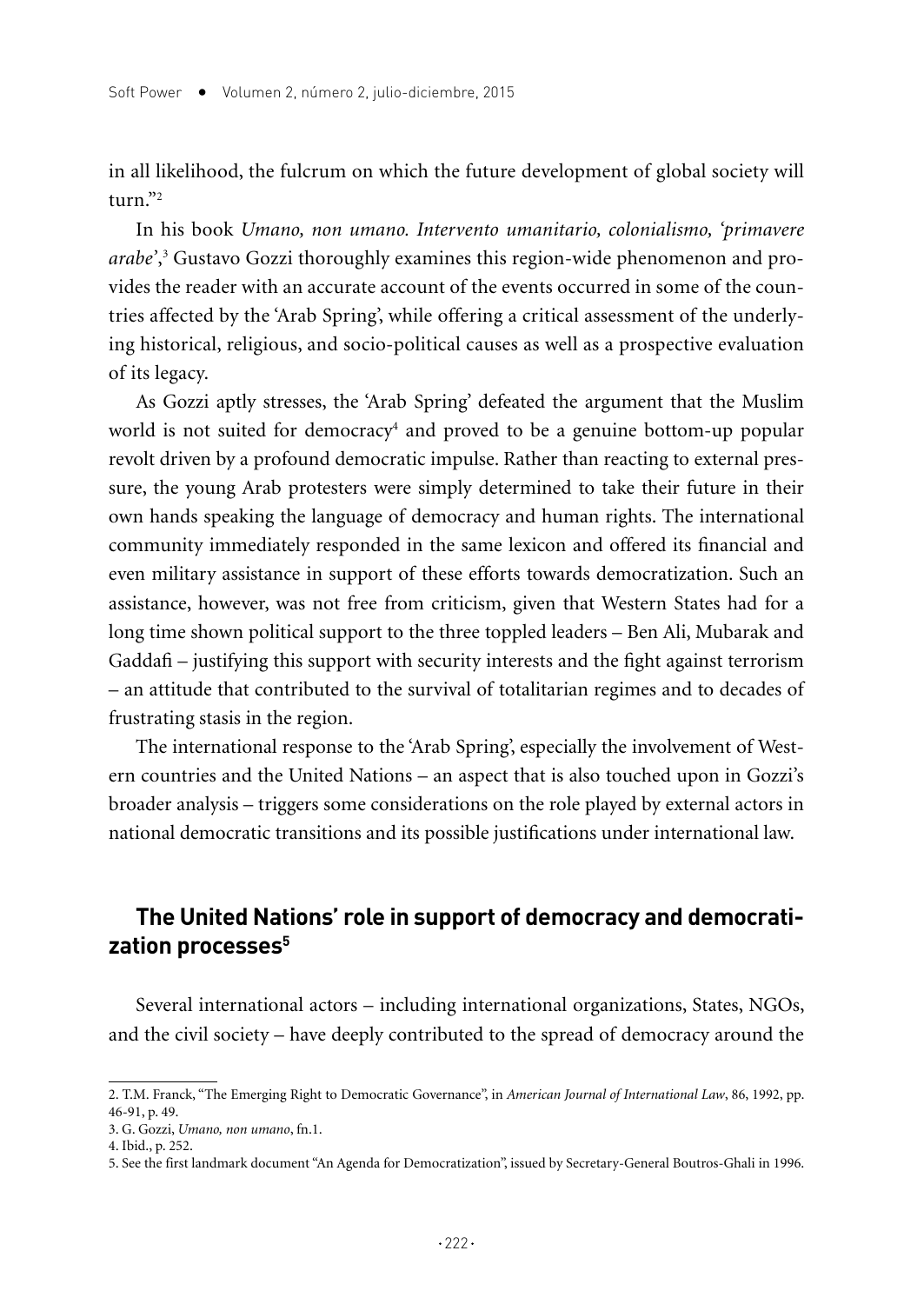world as non-party actors in national democratization processes. Building on the assumption that democracy is ultimately a means to achieve international peace and security,<sup>6</sup> economic and social progress and development, as well as respect for human rights – the three pillars of the UN mission as set forth in the Charter – the UN has played over time a pivotal role in supporting and strengthening democracy worldwide.

The contribution of the Organization to democracy and its assistance in democratic transitions has mainly developed through both normative and operational activities.

The UN has long advocated a concept of democracy that is holistic, encompassing the procedural and the substantive, formal institutions and informal processes, majorities and minorities, men and women, governments and civil society, the political and the economic. Its normative contribution has thus been focused on the definition of principles, norms and standards that constitute the basis of democracy and help to better define its legal and conceptual foundations.<sup>7</sup>

The evolution of these norms and standards has been matched by an ever greater operational activity carried out on the field by UN entities. During decades of engagement in democratization, the UN has been confronted with the triple challenge of building or restoring democracies, preserving democracies, and improving the quality of democracies.8 It has been especially engaged in promoting democratic governance in emerging and transitional democracies through sustained support to democratic institutions, support to civil society, facilitation of constitution-making, promotion of human rights, the rule of law and access to justice, strengthening of legislation and media capacities, electoral assistance and long-term support for electoral management bodies, and promotion of women's participation in political and public life.

Within this broad framework, technical assistance to electoral processes, in particular, is considered the core of UN support because it makes possible the exercise of the right to self-determination of peoples as envisaged in the UN Charter. It is now

<sup>6.</sup> In line with this approach is Gozzi's argument that a strong support to democratic movements in the Arab world is the ultimate solution to achieve, in the long period, a political solution to the destabilization of the Middle East (G. Gozzi, *Umano, non umano*, p. 243).

<sup>7.</sup> UN institutions have mainly defined its legal content from a human rights perspective, identifying the basic elements of democracy in the respect for human rights and fundamental freedoms, access to power and its exercise in accordance with the rule of law, participation in the conduct of public affairs, directly or through freely chosen representatives, the holding of genuine, periodic, free and fair elections by universal suffrage and by secret ballot, a pluralistic system of political parties and organizations, the separation of powers, the independence of the judiciary, transparency and accountability in public administration, and free, independent and pluralistic media. See Commission on Human Rights resolution 2002/46, "Further measures to promote and consolidate democracy", 23 April 2002; Human Rights Council resolution 19/36, "Human rights, democracy and the rule of law", 23 March 2012; General Assembly resolution 69/178, "Promotion of a democratic and equitable international order", 18 December 2014.

<sup>8.</sup> See Report of the United Nations High Commissioner for Human Rights, "Study on common challenges facing States in their efforts to secure democracy and the rule of law from a human rights perspective", 17 December 2012.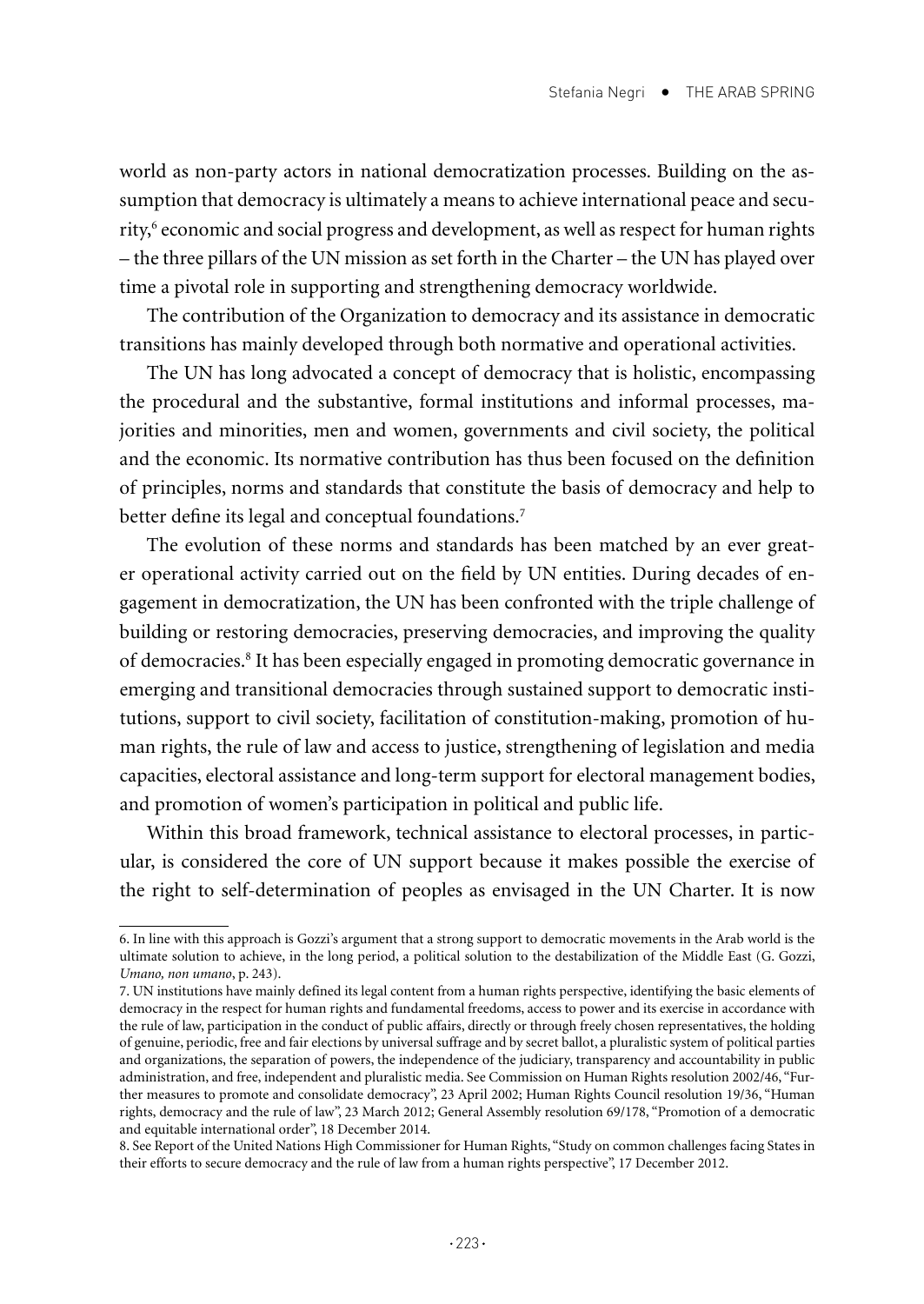common opinion that as democracy has spread, so has the role of elections as means to establish legitimate governments, in accordance with the principle enshrined in the Universal Declaration of Human Rights that the will of the people, as expressed through periodic and genuine elections, is the basis of government authority.

In line with this view, the UN has always considered support to credible and inclusive elections as a cornerstone of democracy, while stressing that it provides electoral assistance only upon request of the interested parties, respectful of the principles of state sovereignty and national ownership of elections. In order to appraise the extent of its engagement, suffice it to say that over the last 20 years the Organization has helped more than 110 Member States and/or territories, and that such an assistance has been considered as a crucial and successful component in peace-keeping, peace-building and in establishing and deepening democratic governance. In 2011 alone, the United Nations Development Programme, the world's largest provider of democratic assistance, helped more than 130 countries and devoted US \$1.5 billion in resources to democratic governance. Among the countries where technical assistance was offered throughout the whole electoral process were also those involved in the 'Arab Spring', where the deployment of UN missions and observers contributed to the holding of the first democratic elections taking place after decades of authoritarianism.9

Whether UN involvement in democratization processes is completely neutral and free from ideological and political bias is hard to say, especially in light of the strategic role it plays in key democracy-building activities, and also in consideration of its declared mission in favour of the development of a culture of democracy through the gradual embedding of democratic principles into the broader social fabric.10 It is however indicative that the Organization has always emphasized that it has neither sought to export or promote any particular national or regional model of democracy, nor advocated for a specific model of government, but that it has instead promoted democratic governance as a set of values and principles that should be followed for greater participation, equality, security and human development.<sup>11</sup> The UN has in fact been very keen to stress that it provides technical support in an impartial way and that democracy is

<sup>9.</sup> See G. Gozzi, *Umano, non umano*, especially p. 239.

<sup>10.</sup> According to the UN, "education for democracy" is a broad concept which can help to inculcate democratic values and principles in a society, encouraging citizens to be informed of their rights and the existing laws and policies designed to protect them, as well as training individuals to become democratic leaders in their societies. See General Assembly resolution 69/268, "Education for Democracy", 5 March 2015.

<sup>11.</sup> See General Assembly resolution 66/285, 3 July 2012, the latest of a series of resolutions entitled "Support by the United Nations system of the efforts of Governments to promote and consolidate new or restored democracies."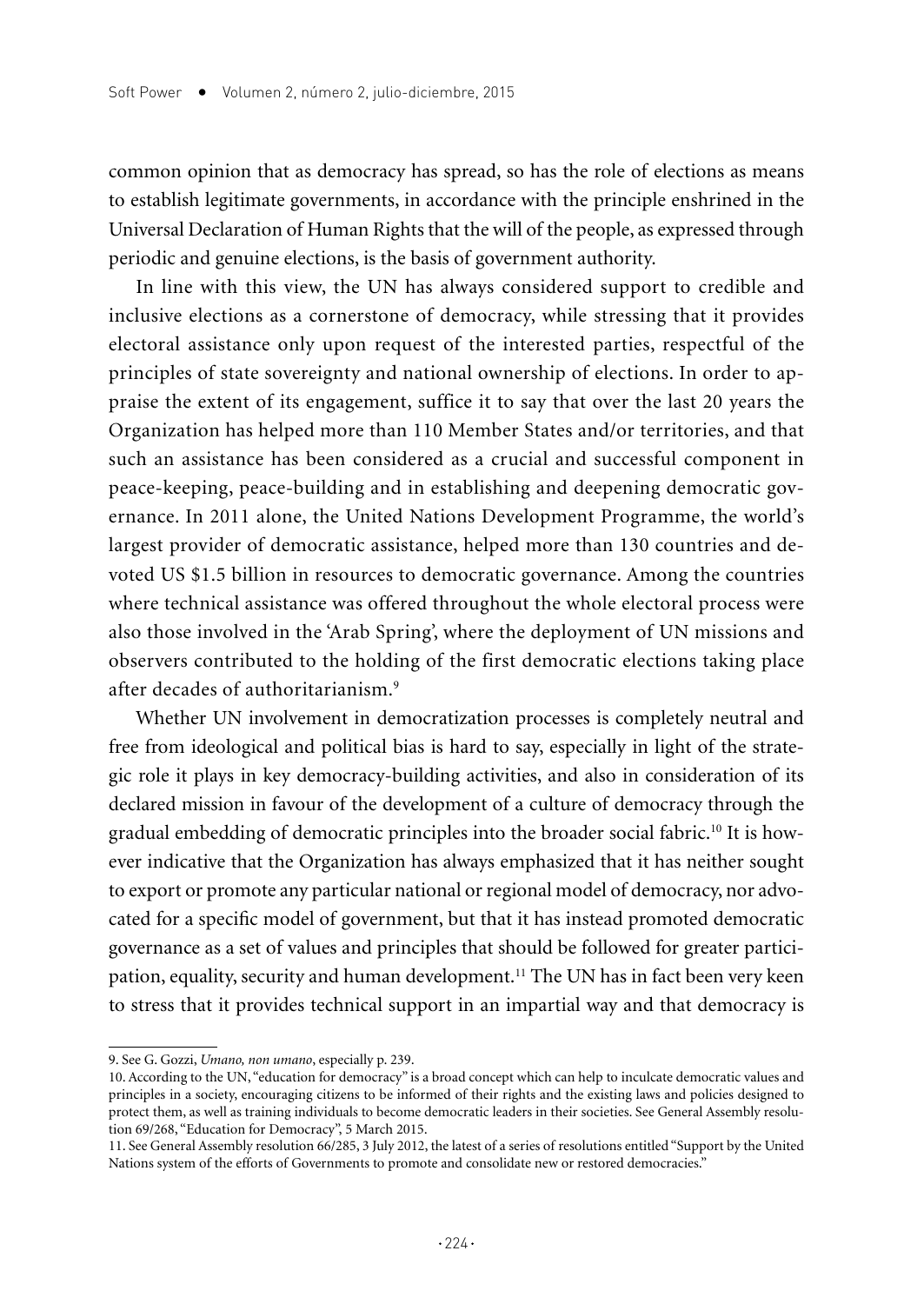ultimately a political process in the ownership of each country. It has usually defined itself as "an impartial and independent actor that stands for inclusiveness, pluralism and tolerance."<sup>12</sup>

### **Military interventions in support of democracy**

During the 'Arab Spring' it became evident that Qaddafi's regime in Libya not only denied democracy, human rights, and self-determination to the people of Libya, but also engaged in murderous armed attacks against sections of the Libyan civilian population that constituted war crimes and crimes against humanity. In fact, as Gozzi reports in his book, this scenario led to the UN Security Council's referral of the situation to the Prosecutor of the International Criminal Court and the adoption of resolution 1973 (2011) pursuant to Chapter VII of the UN Charter.13 In this resolution, determining that the situation continued to constitute a threat to international peace and security, the Security Council demanded that the Libyan authorities comply with their obligations under international law, including international humanitarian law, human rights and refugee law, called for an immediate cease-fire and enforcement of the embargo on arms, established a no-fly zone and imposed a ban on flights, and most important, authorized Member States, acting nationally or through regional organizations or arrangements, "to take all necessary measures" to protect civilians and civilian populated areas under threat of attack. As it is well known, this authorization opened up the door to the use of military force by a multi-state coalition, which later covered also the subsequent need to support regime change at the request of the Libyan National Transitional Council when it gained recognition as the legitimate representative of the Libyan people.

Not unexpectedly, this Western-led military intervention, although 'legitimized' by the UN, immediately became the object of harsh criticism by those who cried out against contemporary forms of colonialism. From a legal perspective, it revitalized the intense scholarly debate over the controversial nature and legal justification of humanitarian and pro-democratic interventions – a discussion that had reached its apex in the mid-Nineties, following the unprecedented resolution adopted by the Security Council

<sup>12. &</sup>quot;Guidance Note on Democracy", issued by Secretary-General Ban Ki-moon in 2009, para. IV.

<sup>13.</sup> Security Council resolution 1970, adopted unanimously on 26 February 2011, and resolution 1973, adopted on 17 March 2011. See G. Gozzi, *Umano, non umano*, pp. 258-261.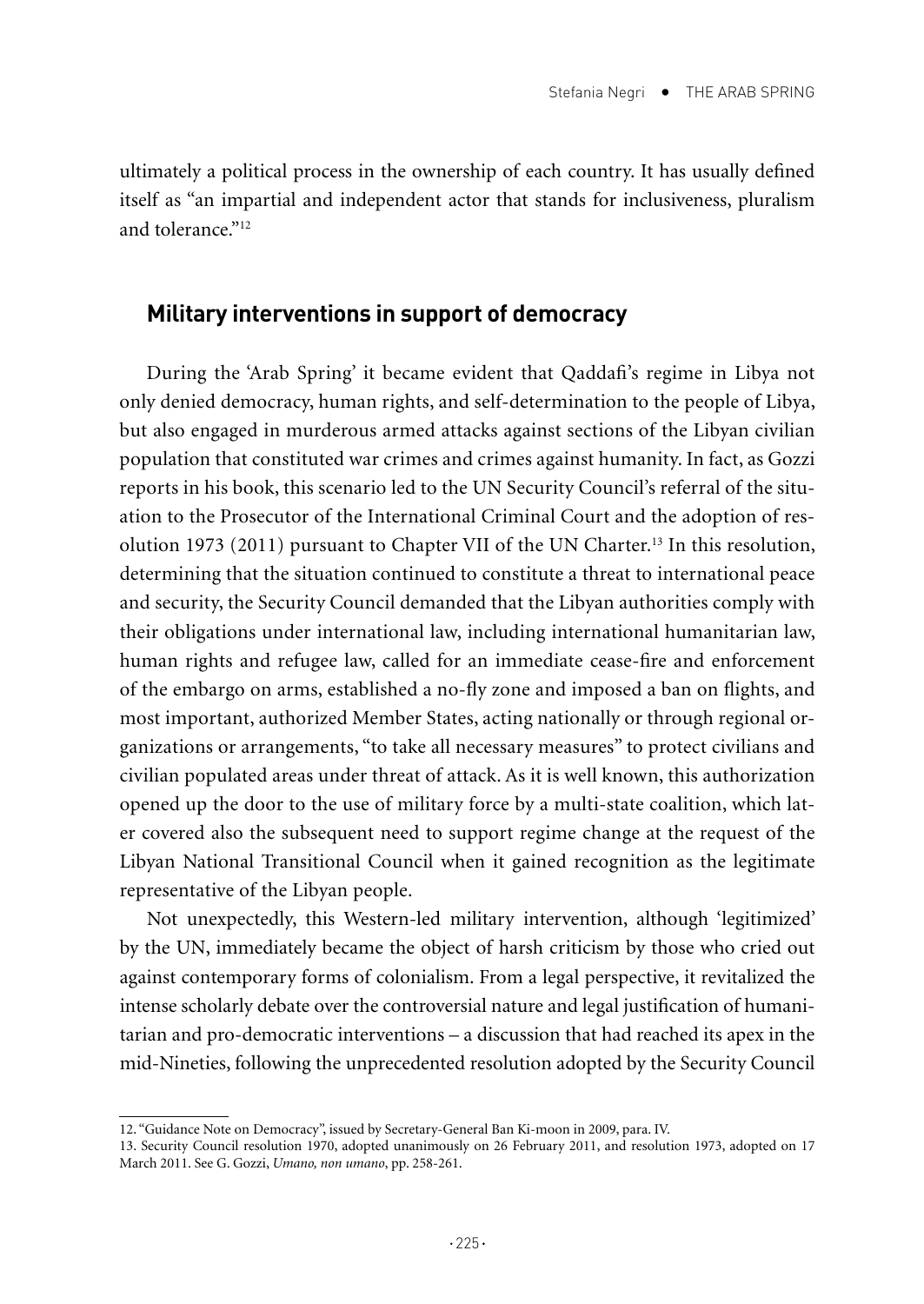with regard to the crisis in Haiti, when the first military intervention was authorized in order to put an end to the violent overthrowing of the democratically elected president Aristide.14

### **The 'Arab Spring' viewed through the lens of international law**

The 'Arab Spring' has triggered opposite reactions and stimulated a wealth of critical comments, *inter alia*, on the power and limits of mass revolt, the challenge of turning popular protest and anger into real and lasting change, the power of the media and the risks posed by postmodern imperialism. But beyond sociological and politological insights, this phenomenon has also stimulated some fresh considerations on the legal status of democracy under international law and the alleged existence of a right to democratic governance 25 years after the fall of the Berlin wall.

Such reflections, which are key in determining whether the involvement of external actors in the democratization of the Arab world was justified under international law, focus on a few crucial questions. Has democracy gradually evolved from moral prescription to an overarching international law principle requiring democratic legitimacy of governments? Is there an international legal obligation imposing democratic governance, that is enforceable through the use of force? Has a human right to democratic governance finally emerged?

The answer is obviously complex and scholars are deeply divided. Moreover, it has to be noted that the literature has grown exponentially in the last two decades in response to the seminal article of 1992 by the late Thomas Franck, where he argued that a right to democratic governance was emerging in international law, that "democracy [was] beginning to be seen as the *sine qua non* for validating governance",15 and that democratic governance was becoming an enforceable entitlement (though through collective, not unilateral, action).

Recent contributions have explored international practice to assess the present legal status of democratic entitlement and have concluded that Franck's right to democratic governance must continue to be regarded as emergent in general international

<sup>14.</sup> Security Council resolution 940, adopted on 31 July 1994. See, for example, S. Negri, "L'intervento delle Nazioni Unite nella crisi haitiana e il principio di legittimità democratica nell'ordinamento internazionale", in P. Picone (ed.), *Interventi delle Nazioni Unite e diritto internazionale*, Cedam, Padova, 1995, pp. 337-405.

<sup>15.</sup> T. Franck, "The Emerging Right to Democratic Governance", p. 46.